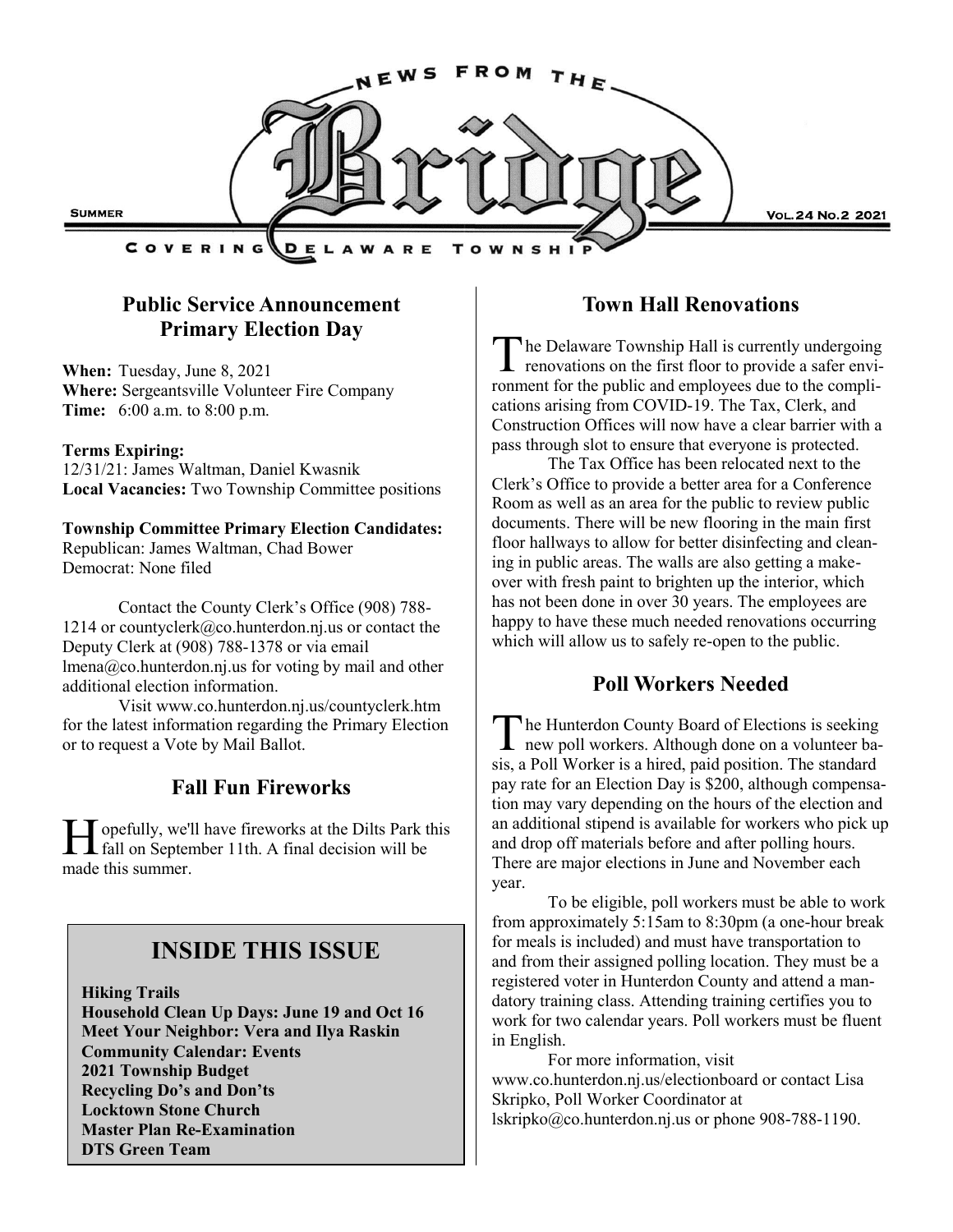## **Meet Your Neighbor: Vera and Ilya Raskin**

*by Sally Gullette*

D uring a visit to Stockton several years ago, Vera Raskin was struck with the charm of the area, the vibrancy of the Stockton Market and the vitality of the people she saw drinking coffee on the sidewalk or walking on the canal. When she and her husband, Ilya, made the decision to move from Manalapan this past fall, it was that impression that lead to a search in this area. They saw a place online, came to see it and looked no further. They have been Delaware Township residents since September 2020.

Covid played a part in their decision to move and also meant they had no face-to-face contact with their new neighbors. However, one week after moving in a neighbor left a welcome basket on their doorstep. This so touched the Raskins, Vera put together baskets with a note introducing themselves and delivered them to twenty of their immediate neighbors. People responded with home-made gifts, notes of welcome and recommendations for restaurants, places to visit, etc. Face to face has yet to come but they are now a part of their neighborhood and friendship has begun. Truly an inspirational example of how one little gift of kindness can blossom.

Both Ilya and Vera grew up in Moscow but did not meet until some years later at a herring market in New York. They both obtained their advanced degrees at Michigan State University, Vera with a Masters in marketing and Ilya with a PhD in biology. They have twin daughters, one with a degree in anthropology and the other in horticulture, and several grandchildren.

Ilya is a scientist, a wildlife photographer, and appears to have a deep love for and appreciation of nature. He is a professor of medicinal plant biology at Rutgers University where much of his time is devoted to international research working with scientists in Indonesia, South Africa, Equador, Chile, and Tajikistan. He travels extensively for work, often to remote areas, and never without his cameras. His wildlife photos -- https:// www.sharperplanet.com - have been published in a variety of magazines, among them National Geographic. Shortly after they moved here, Voice of America filmed a short video about Ilya and his photography -- https:// www.golosameriki.com/a/5721409.html. The narrative is in Russian but the photos need no language and are more than worth the viewing time. As a research project for Rutgers students, Ilya is raising quail in the garage next to the house. He feels they are extremely valuable in urban agriculture as they are small and can be kept indoors, provide meat, and their eggs are loaded with nutrition.

Vera uses her background as a historian and marketer to run a family internet business selling high quality African tribal arts and running a virtual museum. (www.arttribal.com) Started by her father-in-law more than 30 years ago, the business now has an extensive domestic and international clientele. Her knowledge in this field has also made her a valuable resource for collectors looking for tribal identification or those seeking help in selecting items for art installations, stage decorations, home decor, etc. Vera spends part of her week in Manalapan caring for her young grandchildren.

A warm welcome to these two gracious and dynamic people.

#### **New Stormwater Management Rules**

S tarting March 2, 2021, new rules went into effect regarding stormwater management. The changes apply  $\sum$  garding stormwater management. The changes apply to major development, which is when more than one acre of land disturbance occurs, and requires the use of green infrastructure for stormwater management. In addition, the new rules require green infarastructure to be distributed rather than centralized, and be designed based on objective, mathematically-based standards.

The goal of these changes is to mitigate stormwater runoff, which is a major cause of flooding and water pollution. Green infrastructure is meant to manage stormwater close to its source, through the filtration, absorption and/or capture and reuse of stormwater. In addition to improving water quality and flood management, green infrastructure can lead to other benefits, such as decreased infrastructure and utility costs, improved air quality, reduced street and traffic noise, and expanded wildlife habitats.

Common examples of green infrastructure include bioswales, green roofs, pervious pavement, rain cisterns, rain gardens and street trees. For individuals interested in implementing green infrastructure at home, using a rain barrel to capture water runoff from your roof can be a simple way to start. The collected water can be used to water plants and vegetable gardens.

For more information on the new rules, stormwater management and green infrastructure, visit: https://www.nj.gov/dep/stormwater/

#### **Fishing Derby**

T he Commission is thrilled to announce that there will be a Fishing Derby this summer, probably in July. We thank the Copeland Family for agreeing to host this fun event. Look for more information on the Township website and social media once plans are finalized. This event is for Township residents only. Bring your fishing gear including bait. The pond will be heavily stocked with fish.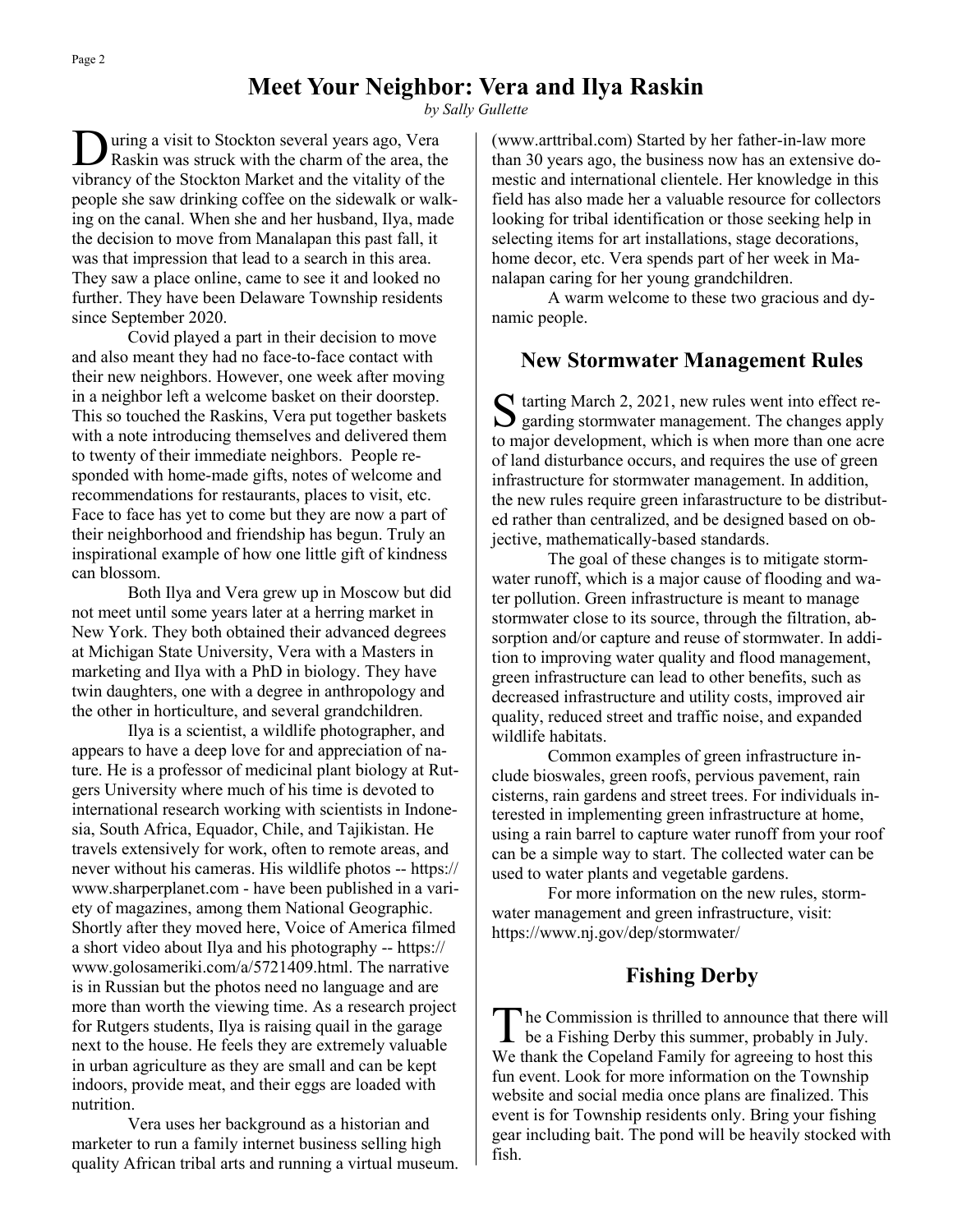#### **2021 Township Budget Approved**

On May 10, 2021, the Township Committee app<br>the 2021 township budget. The total budget is n May 10, 2021, the Township Committee approved \$5,154,297.41 which equates to an operating budget of \$3,501,102.00 with the rest to be used for capital improvements and debt service. The tax rate is up one penny to 43.5 cents per \$100 of assessed valuation.

 The largest portion of the budget (21.46%) goes to public health and safety by supporting our police department, and providing aid to our fire departments and emergency responders.

The second largest portion (17.13%) is used to maintain our roads, and buildings and grounds by supporting our road department. The next largest part of the budget (13.04%) is used to insure the township and its employees. These three areas comprise about 51% of the township budget. The next large portion (10.81%) is comprised of the statutorily-mandated payments the township makes to support its employees through the pension and social security systems.

The final portion of the budget comprising more than 10% (at 10.27%) supports the rest of the township staff, government operations and administration including salaries for the township clerk, tax assessor and collector, township committee, and legal services, as well as paying for elections, audit and engineering services. The remaining 27% of the budget is spread across payments for debt service (8.52%), reserve for uncollected taxes (8.39%), capital improvements (4.36%), utilities (2.19%), land use functions including the planning board and board of adjustment, zoning, and environmental commission (1.24%), municipal court (1%), parks and recreation (0.96%); board of health, and human services (0.43%), and the electrical and plumbing inspectors, construction official and code enforcement professionals at 0.2%.

 What does this mean to you? The total municipal tax on a home assessed at \$400,000 is \$1,740 and will be distributed as follows:

> Public safety: \$373.35 Public works: \$298.12 Insurance: \$226.91 Statutory payments: \$188.14 General government: \$178.69 Debt Service: \$148.25 Reserve for uncollected taxes: \$145.93 Capital improvements: \$75.88 Utilities: \$38.12 Land use functions: \$21.55 Municipal court: \$17.37 Parks and recreation: \$16.72 Health and human services: \$7.44 Code enforcement: \$3.53

#### **2021 Household Clean-up Days**

**WHERE:** Delaware Township Garage, 816 Sergeantsville Road (Route 523)

#### **WHEN:** 7:30 to 10:30 a.m. June 19, October 16 **HOW TO PARTICIPATE:** Pre-registration Required!

Obtain a permit. 50 permits will be issued for this Clean-Up Day at the Township Police Station, Sergeantsville Road (Route 523), south of Sergeantsville. Call Dee Higgins, 609-397-3530, with questions about registering.

Permits will be available three weeks before each Clean Up Day. Proof of residency (e.g. driver's license, current tax bill, etc.) must be provided at the time of application, along with a description of the vehicle that will be used plus your best telephone contact information.

Residents may obtain one permit for each Clean-Up Day. A new permit must be obtained for each Clean-Up Day. This permit must be presented at the Clean-Up Day before you will be allowed to unload your vehicle. Questions? Kathy Klink, 609-397-3240, ext. 208. **FOR 2021:** Vehicle unloading will be done by Township personnel. Items deemed to be unacceptable will be left on vehicles. Residents are requested to separate from bulky waste: Construction and Demolition wood; electronics – separate dumpsters will be available and these are items to be unloaded by residents.

**ITEMS ACCEPTED INCLUDE:** But not limited to: Furniture and other household bulky waste; Air conditioners, dehumidifiers, refrigerators (with or without Freon), and propane tanks; All types of metals. The acceptance of building materials is limited to one half of a standard pick-up truck load and may not exceed four feet in length. Electronic Equipment accepted thanks to FREE acceptance by SAMR, Inc., Lakewood, NJ.

**ITEMS NOT ACCEPTED INCLUDE:** Household garbage; Animal carcasses; Stumps and large plant/tree debris; Hazardous waste (gasoline, chemicals, explosives, etc.); Paint (water and/or oil based). Check Hunterdon County website for their dates for paint and hazardous waste: Hunterdon County Solid Waste and recycling – 908-788-1110 or www.co.hunterdon.nj.us/recycling

#### **PERMIT FEES**

Passenger cars, NON-SUV \$10.00 Mini-vans; smaller SUV \$20.00 Small Pick-up trucks (up to two tons); large SUV \$30.00 Larger pick-up trucks; oversized vans (in length, or height or width) \$35.00 Trailer only, up to 12 feet in length with no side extensions \$40.00+\$2.00 for each additional foot, up to 18 feet Tire without rim (16" diameter maximum, limit 10 per family) \$5.00 each.

Alternate location for bulky waste disposal: Hunterdon County Transfer Station – 908-236-9088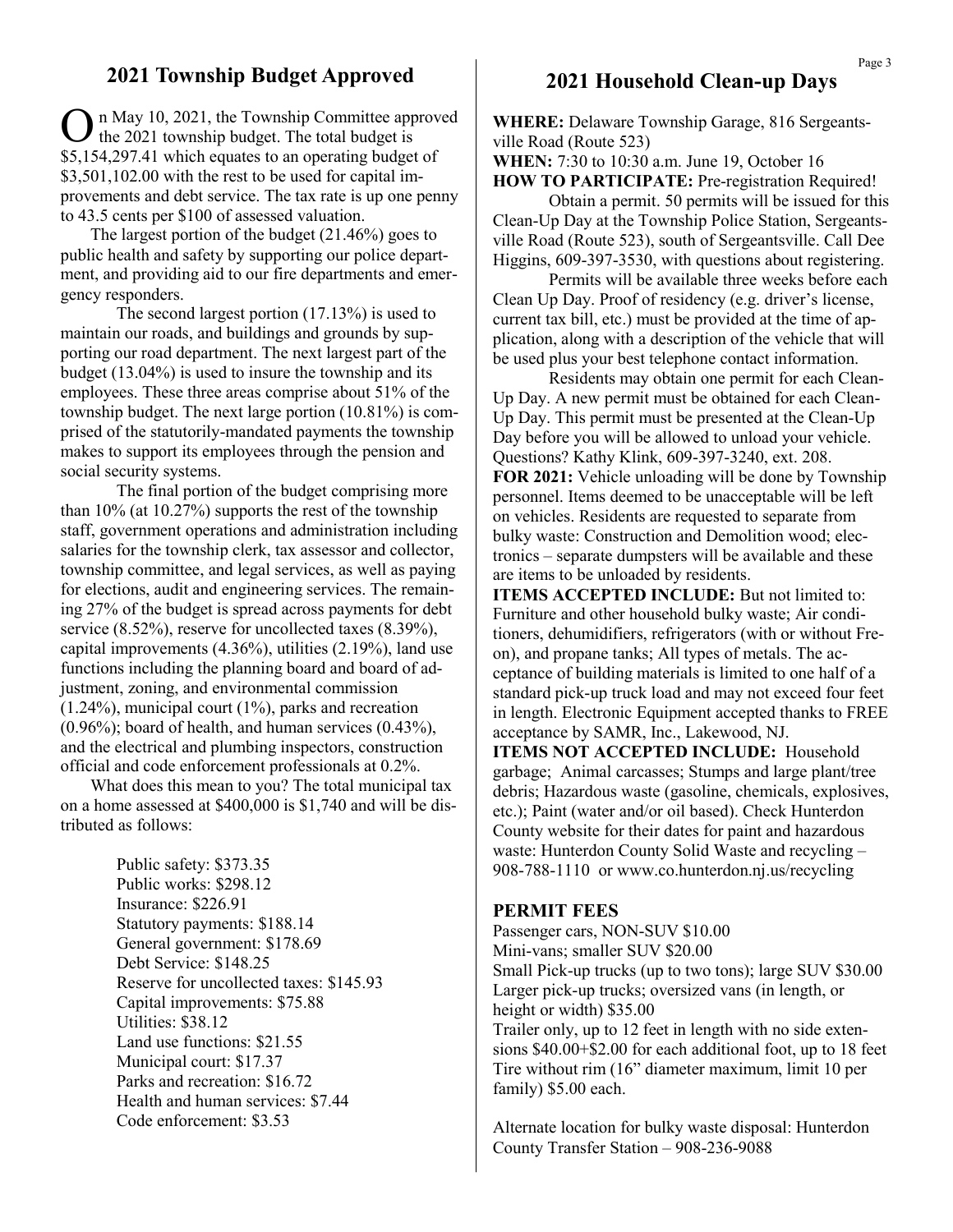## **Master Plan Re-Examined**

A Master Plan is the blue print that shows current land uses, and guides decisions for both growth and conservation by outlining goals and objectives for our community. It consists of multiple "Elements" each of which are required to be re-examined, along with our land use regulations at least every 10 years to reflect current conditions and visions in the community.

Delaware Township's Master Plan expires in 2022; therefore, the re-examination process has begun. The re-examination process should identify recent problems and changes of land development in the municipality. It is important to identify changes in the assumptions, policies, regulations and objectives that have been used in the past. Also, some Master Plan requirements have been changed by the State to reflect new policies and concerns statewide. New information should be incorporated to provide recommendations and support current planning goals and objectives. The re-examination reports are worked on and reviewed by members of the Planning Board as well as members of all of the various commissions and committees in the community. Land use and planning professionals will also assist in the reexamination analysis.

Once completed, those Elements of the Master Plan that are being re-examined are presented at a public hearing. This public hearing is required to collect community input in these planning efforts. The collective knowledge and local insights from community members can be instrumental in identifying shared values and interests. After the public hearing, the Planning Board will vote to officially adopt the updates and revisions to the Master Plan. Township Committee members can then adopt zoning ordinances consistent with the goals of the Master Plan.

There are many elements of a Master Plan identified under the Municipal Land Use Law (MLUL), not all of which are required. The most important is the Statement of Purpose. This is to ensure that community values are incorporated into proposed developments, such as compatible land uses and designs, protecting, preserving and enhancing natural and cultural resources, preserving community character, ensuring traffic safety, providing a variety of housing and commercial opportunities, promoting economic stability or growth, and providing adequate public facilities and services.



### **Cruelty-Free Personal Use Products**

*Tips from Girl Scout Troop 81252*

D id you know that about 20 million animals are use<br>in animal testing every year in the United States? id you know that about 20 million animals are used We'd like to encourage you to try to purchase items that show a commitment to treating animals with kindness.

There are many effective alternatives to animal testing that companies could take advantage of. There are over 7,000 cosmetic ingredients that have already been proven to be safe. This means that companies wouldn't even need to do any additional testing at all. Animal testing only happens to rabbits and mice right? Wrong. Dogs, cats, primates, guinea pigs, gerbils, and even horses are used in animal testing. Really makes you think about what's going on your skin, right?

We aren't asking you to abandon all your favorite products. We are just asking you to recognize the effects your purchases have on animals, and to maybe try one new cruelty-free alternative. Once you start, you may find that you like the cruelty-free products even more than you liked the ones you had been using! Before buying, it is easy to do an internet search to inform yourself.

Just because a company says they're "doing their best to be cruelty-free" does not mean that they are. Try to look for a leaping bunny on the packaging or go to crueltyfreekitty.com and look up the product in their brand directory. Happy shopping!

## **Let's Hike!**

 $\sum$  ow that the weather is getting nicer and nature is waking up – let's get outside and explore the beauti- $\Gamma$  ow that the weather is getting nicer and nature is ful area that we call home. Here is a small list of local hiking trails for everyone to enjoy.

White Oak Trail

Start: 2185 Daniel Bray Highway, Stockton, NJ, 08559 Level: Moderate Length: 2.2mi Elevation: 298f Route Type: Out & Back

Delaware and Raritan Trail: Bulls Island to Lambertville Start: 2185 Daniel Bray Highway, Stockton, NJ, 08559 Level: Easy Length: 13.8 miles Elevation: 190f Route Type: Out & Back

Lockatong Wescott Preserve Trail — Start: 119 Raven Rock Rosemont Road, Stockton, NJ 08559 Level: Moderate Length: 3.8mi Elevation: 377f Route Type: Out & Back

Sarah Dilts Farm Park – Walking Trail Start: 17 Buchanan Road, Stockton, NJ 08559 Level: Easy Length: 0.97mi Elevation: 328f Route Type: Out & Back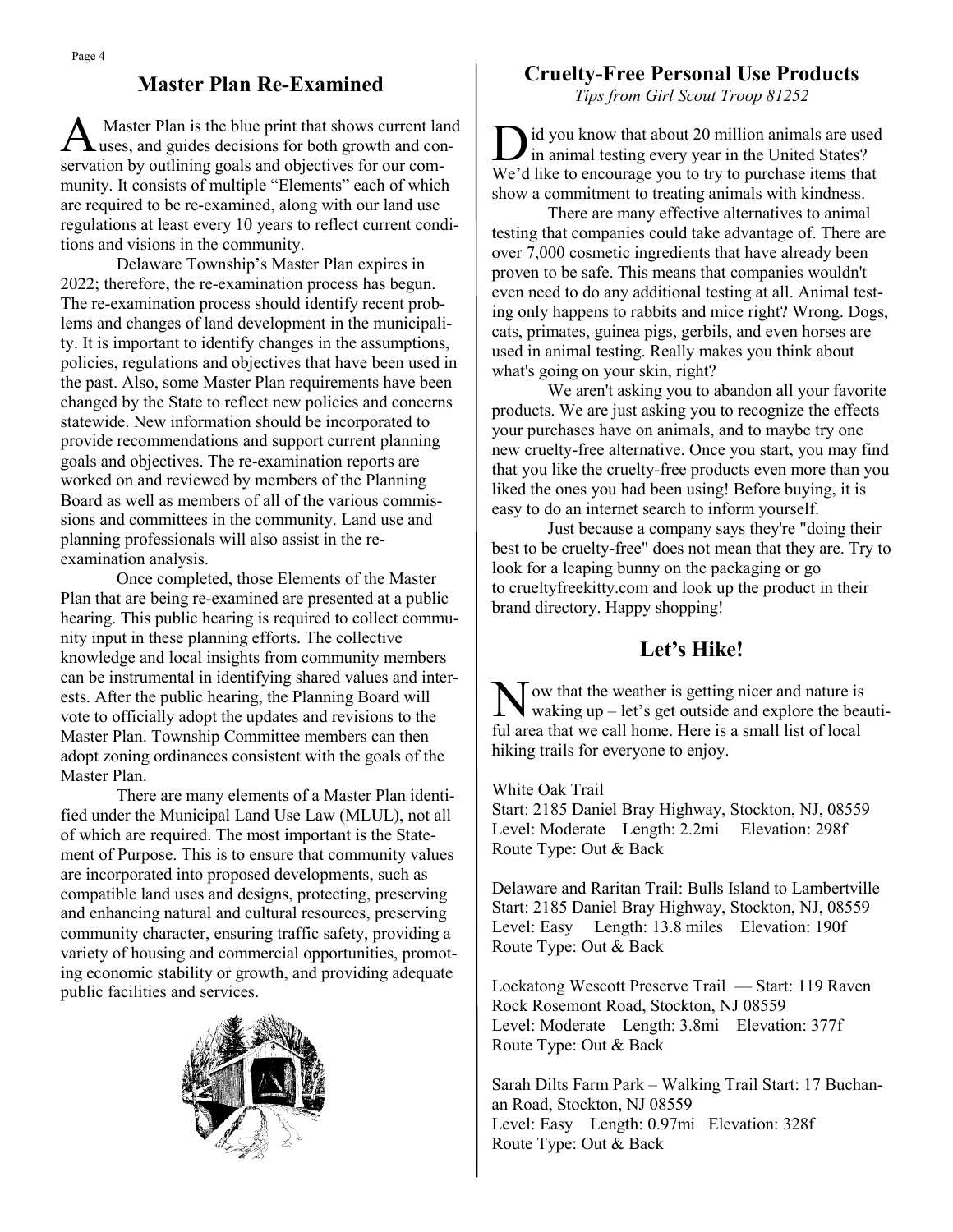## **Carrot Fritters – c. 1832**

O riginal Recipe found in *The Cook's Own Book – 1832* Mrs. N. K. M. Lee

#### **Original Recipe**

Beat two or three boiled carrots to a pulp with a spoon; add to them six eggs and a handful of flour; moisten them with either cream, milk, or white wine, and sweeten them. Beat all together well, and fry in boiling lard. When of a good color, take them off and squeeze on them the juice of a Seville orange, and strew over fine sugar.

#### **Modern Recipe**

1 large carrot or 2 average carrots 3 eggs 3 tablespoons flour 1/4 cup milk 1 tablespoon sugar; and a bit more for after 1 fresh orange (optional) Cooking oil of choice

1. Peel or scrape the carrots. Cube them small and put them in a saucepan with a lid.

2. Add enough water to the pan to cover the carrots. Cover the pan and boil on high until carrots are quite soft; Approximately  $20 - 30$  minutes.

3. Drain carrots and mash well.

4. Add the eggs, milk, sugar and flour to the mashed carrots and mix well. Set aside.

5. Heat 1/2 inch of oil in a heavy skillet over medium/ high heat.

6. Once the oil is heated, carefully add a large scoopful of the batter to the hot oil. The batter should start to brown and float to the top of the oil.

7. After 10-15 seconds gently flip the fritter over and let simmer for another 10-15 seconds.

8. Remove golden brown fritter from oil and let drain on a paper towel.

9. Sprinkle a bit of sugar and a bit of orange juice (optional) over the fritters. (Tip: Roll the orange firmly on the counter before cutting open to more easily extract juice.)

10. Serve hot and enjoy!

### **Great Crate Race Cancelled for 2021**

T he Great Crate Race is a long-running and cherished Township tradition. The Recreation Commission discussed whether to hold it in some modified, reduced version or cancel it for 2021. After careful consideration, the Commission determined that the Race must be canceled this year. We hope to see this event in 2022!

#### **DTS Green Team**

D elaware Township School (DTS) is excited to announce the establishment of a Green Team at the school. The Team, consisting of school administrators, teachers, Board of Education members, students and municipal and community representatives was formed to help the school become more sustainable. DTS is working towards a Sustainable Jersey School certification, a free and voluntary process for which over half NJ Districts have qualified. The program additionally offers grants and provides extensive resources and best practices. The establishment of a Green Team is one of the first of many steps the school can take to earn points towards certification. These activities range from climate mitigation and renewable energy to energy efficiency, iSTEAM projects, student learning, and waste management and recycling.

DTS has already taken on several sustainability initiatives to improve energy efficiency through classroom lighting upgrades and window replacements. Fourth graders at the school have asked the Board of Education to consider a solar energy project, and support in the community for sustainability is strong – DTS has already received a \$2,000 grant from Sustainable Jersey through the hard work and enthusiasm of one of our local girl scout troops. The troop will create a Learning Garden at DTS that will include an active outdoor classroom and biodiverse space and will demonstrate rain and runoff treatment and conservation.

The Green Team will begin its work in the fall and members are hoping to guide DTS into a balanced and sustainable future, one that will benefit our climate, students and community.

### **Going Gold**

S eptember is Childhood Cancer Awareness Month and<br>we would love to turn our community gold in support eptember is Childhood Cancer Awareness Month and of the more than 500,000 children currently battling cancer. Our local St. Baldrick's Foundation chapter will be sponsoring the sale of yellow light bulbs with the hope that all residents will purchase and light them on their front porches every evening for the month of September to support the most promising new research. Sale of light bulbs will begin towards the end of Summer, so please watch for news as to where you can purchase your light bulb with a minimum donation of \$5. Any area business owners willing to provide a place for purchasing the bulbs, contact Linda Swackhamer at 908-303-4910.

Plans are also underway for the 9th Annual St. Baldrick's Head-Shaving Event and Auction to be held at Sergeantsville Fire House (if current pandemic guidelines allow) on September 26, 2021 beginning at noon. To register to shave, volunteer or donate please visit: https:// www.StBaldricks.org/events/RaysofHope21.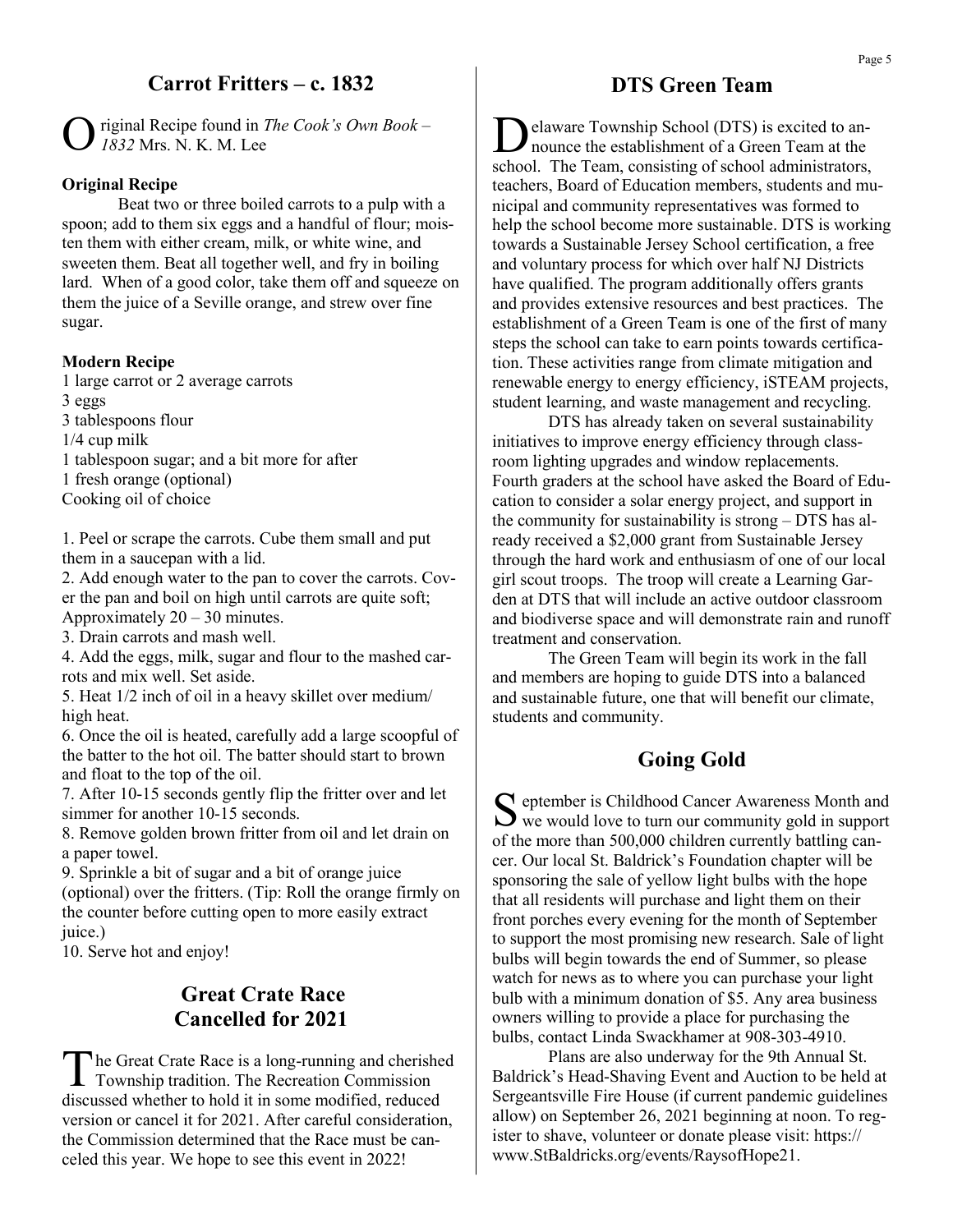# **Community Calendar**

All residents are invited to attend any and all Township meetings. Your participation and input are very important. Some meetings are resuming at the Township Municipal Building but please check the township website or call to confirm. Some may still have a Zoom option.

**Township Committee:** 7:30 p.m. 2nd Monday - 6/14, 7/12, 8/9

**Planning Board:** 7:30 p.m. 1st Tuesday - 6/1, 7/6, 9/7 **Board of Health:** 7:30 p.m. 1st Monday - 6/7, 8/2, 9/8 **Open Space Committee:** 7:30 p.m. 3rd Monday - 6/21, 7/19, 8/16

**Agricultural Advisory Committee:** 7:00 p.m. 1st Tuesday - 6/1, 7/6, 8/3, 9/7

**Board of Adjustment:** 7:30 p.m. 2nd Thursday - 6/10, 7/8, 8/12

**Recreation Commission:** 7:30 p.m. 1st Monday - 6/7, 7/5, 8/2, 9/6

**Environmental Commission:** 7:30 p.m. 3rd Wednesday - 6/16, 7/21, 8/18

**D.T.M.U.A.:** 7:30 p.m. 1st Thursday - 6/3, 7/1, 8/5 **Shade Tree Commission:** 7:30 p.m. 4th Thursday-7/22, 9/23 (Both dates at Dilts Park)

**Historic Advisory Committee:** 7:30 p.m. 2nd Wednesday - 6/9, 7/14, 8/11

**Newsletter Committee:** Quarterly (next meeting is in July)

**Recycling Depot:** Open every weekday from 8 a.m. to 3 p.m. at the Township Garage on Rt. 523. Call Recycling Coordinator Kathy Klink at 609-397-3240 Ext. 208 with any questions.

## **Scrappers Unite!**

S orry – not Scrapbook scrappers! If you scrap metal<br>
of all types, please copy your tonnage slip and sub- $\bigcap$  orry – not Scrapbook scrappers! If you scrap metal mit it to the Recycling Coordinator at the Township Municipal Building. The only information necessary is the date, type of metal, or scrap, and the amount in pounds (or tons).

You can mail these copies to the Recycling Coordinator, P.O. Box 500, Sergeantsville, NJ 08557; or put into one of the drop-boxes, labelled for the Recycling Coordinator.

**Questions:** Kathy Klink, 609-397-3240, ext. 208; kklink@delawaretwpnj.org

## **Keep Our Recycling Going**

D id you know that several Townships in our area have stopped collecting recyclables at their municipal facilities? This is due to contaminants found in the recycling. Contaminants often result in expense to the Township with a possibility that the load will not be accepted as recycling and the township will be charged for disposal. Help us keep the Delaware Township Recycling program going!

**Where:** Delaware Township Garage, 816 Sergeantsville Road (aka Route 523), use Stockton, NJ for GPS **When:** During regular business hours, generally 9 a.m. to 3 p.m.

**Paper and Cardboard** — Into the red container (upright with a door):

**Accepted:** Flattened cardboard, magazines, junk mail and other paper, newspapers. No need to tie, but try to contain it in some way, so it does not blow all over.

**NOT Accepted:** Styrofoam® and plastic of any type. Please! When you have an object that is packed in Styrofoam remove the Styrofoam before placing the cardboard in the container.

**Aluminum, Glass, and Tin** — Into the other red container (horizontal with sliding doors) **Accepted:** Aluminum, glass, and tin (bi-metal). Please rinse food containers, food is considered a contaminant and could cause our recycling to be rejected. **NOT Accepted:** Styrofoam® and plastic of any type. Please, no plastic of any type (also a contaminant)! No planting pots, plastic liquid containers, or toys, etc!

If your method of transporting this material is a plastic bag, empty the materials from the plastic bags and take those bags with you. Please close the sliding doors when done.

**No Batteries Of Any Kind:** Batteries should never be put in your recycling cart, bucket or bin, not only because they are contaminants in the recycling process, but because certain rechargeable batteries – lithium batteries, in particular – may combust if damaged and so pose a threat to recycling facilities and staff. Rechargeable batteries can be recycled at one of 30,000 public and private Call2Recycle collection sites located throughout the US and Canada. Learn more about battery recycling options at www.call2recycle.org/

**Questions:** Kathy Klink, 609-397-3240, ext. 208; kklink@delawaretwpnj.org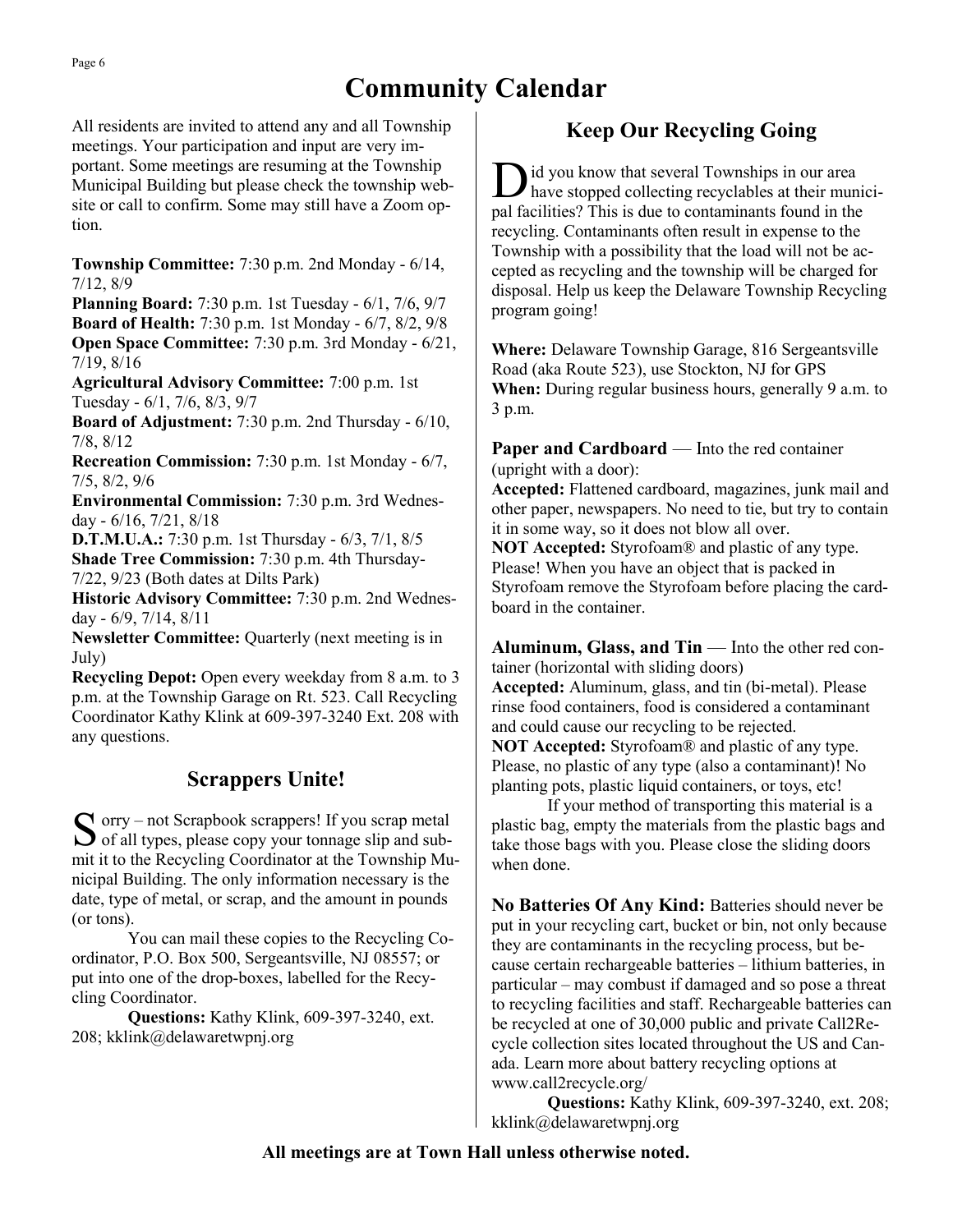## **Church Corner**

*Check with the churches for all services and tele-services.*

#### **Amwell Church of the Brethren**

40 Sandbrook Headquarters Rd, Stockton, NJ Tel: 908-705-1208 Web: www.amwell.org Sunday school: 9:15 a.m. Worship Service: 10:15 a.m. Wed night bible study: 7:00 p.m. Friday night youth group: 7:00 p.m.

Mystery Island church camp: July 12-16, 9am to 11:45am. Ages 4 years old through 12th grade welcome. Covid safety guidelines will be followed. Register your child(ren) at AmwellVBS@gmail.com or call Tanya Drake at 908-303-5721. Please register by June 13th.

#### **Cornerstone Christian Church**

226 Locktown-Sergeantsville Rd, Stockton, NJ Tel: 908-237-5227 Web: www.ccc-hc.org Email: pastor-keith@ccc.hc.org Sunday Worship Service: 10:30 a.m. Sunday School for all ages beginning: 9:15 a.m.

#### **Sandy Ridge Church**

47 Sandy Ridge Road Stockton NJ 08559 Tel: 609-397-0371 Email: sandyridgechurchnj@gmail.com Facebook: Sandy Ridge Community American Baptist Church Web: https://sandyridgechurch.wixsite.com/srbc Worship: Sunday mornings 11:00am Sunday School: Sunday mornings 11:00am July 4th - August 29th: Worship begins at 10:00 a.m. Church picnic :June 6th at 11:00 a.m. at the church. Bring a dish to share and join us.

#### **Sergeantsville United Methodist Church**

624 Rosemont Ringoes Rd., Stockton, NJ Tel: (609) 397-2333 Web: www.sergeantsvilleumc.com Facebook: https://www.facebook.com/sergeantsvilleumc Sergeantsville United Methodist Church wor-

ships each Sunday at 10:00 a.m. Check out our Facebook page and website for more information.

#### **Recreation Commission Activities**

Recreation Commission events are being planned in<br>
2021. They depend on safe guidelines and State reecreation Commission events are being planned in quirements. Please check the Township Website for updates.

## **Friends of the Locktown Stone Church Carriage Shed Project**

The Friends of the Locktown Stone Church Board of<br>Trustees has approved a Capital Campaign to raise he Friends of the Locktown Stone Church Board of \$240,000.00 for the design and construction of a much needed "Visitor Amenities" building on the site of and replacing a carriage shed that once adjoined the church. The structure will house wheelchair accessible washrooms, dressing room and a multi-functional room (with kitchenette) to support events including weddings, meetings and concerts. Together with a covered outdoor storage bay, the entire building will resemble the historic carriage shed in form and design.

The Board of Trustees will approach the State of New Jersey, Hunterdon County as well as Delaware Township as partners in funding the project. Public and Private Foundations will also be approached. Finally the Board will look to the church's many friends, neighbors, advisors and trustees to make a contribution to the capital campaign.

The carriage shed will be designed to follow high environmental standards, sustainable construction practices, follow period aesthetics and adopt an ADA plan.

A two-year long campaign is anticipated so there will be more event opportunities and news to follow.

If you'd like to contribute, please make checks out to Friends of the Locktown Stone Church, PO Box 264, Sergeantsville, NJ 08557. Any questions, please email info@locktownstonechruch.org

#### **Dilts Farm Park**

T he Recreation Commission is discussing repairs and improvements at Dilts Park. The Park has seen a huge increase in use over the past year. A new walking trail is planned around the perimeter of the former Reimer Farm, and parts have already been put into use.

The Commission is seeking input from residents on the Park's future. Please contact a Commission member or email deltwprec@gmail.com with any comments/ suggestions. We really appreciate your input.

## **Summer Recreation Program Cancelled for 2021**

A t the May Recreation Commission meeting, mem-<br>bers sadly agreed that it is necessary to cancel the t the May Recreation Commission meeting, mem-Summer Recreation Program this year. Despite state-wide Covid restrictions being eased or lifted, the reality of holding this popular program was daunting due to continuing requirements for camp operations this summer.